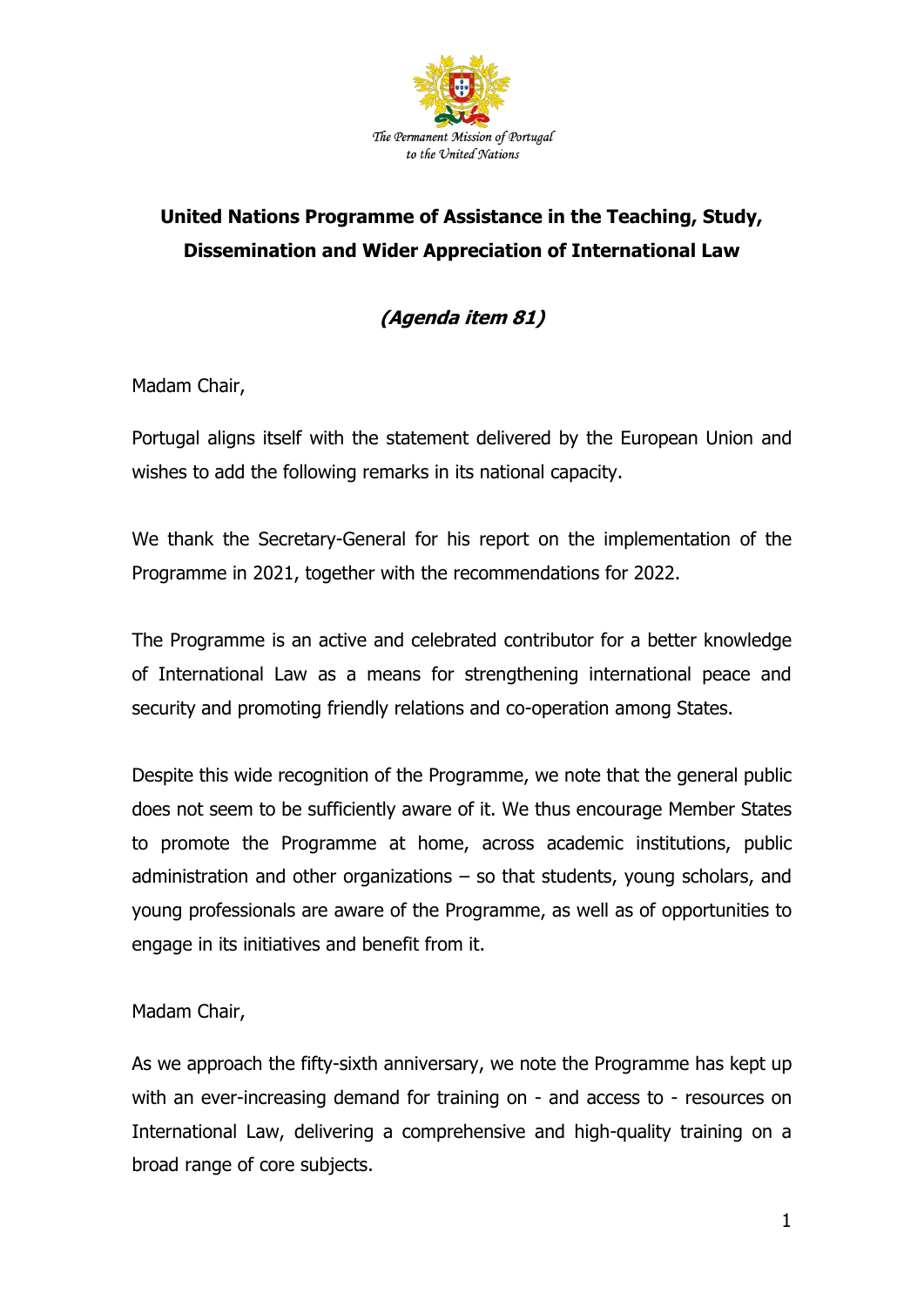

This has been achieved by recurring projects in the Programme that have benefited countless brilliant and enthusiastic legal minds around the globe, many of whom from developing countries.

Portugal thanks the UN Regional Commissions for having provided the venues for the Regional Courses throughout the years. We hope that the pandemic-related impacts will soon subside, so that those venues may soon welcome new participants, for in-person courses in 2022.

## Madam Chair,

We commend the outstanding work of the Office of Legal Affairs, including its Codification Division, for its activities in disseminating International Law and implementing the Programme, while ensuring administrative and financial efficiency.

We also praise the efforts of the Office of Legal Affairs in maintaining and expanding the United Nations Audiovisual Library of International Law, at a relatively low cost.

As revealed by the COVID-19 pandemic, reliable distance learning and remote training tools, like the Audiovisual Library, can have a positive impact in the future of individuals, communities, and nations, bridging inequality gaps.

In 2021, the Office of Legal Affairs made the most of those tools to address the exceptional circumstances resulting from the pandemic.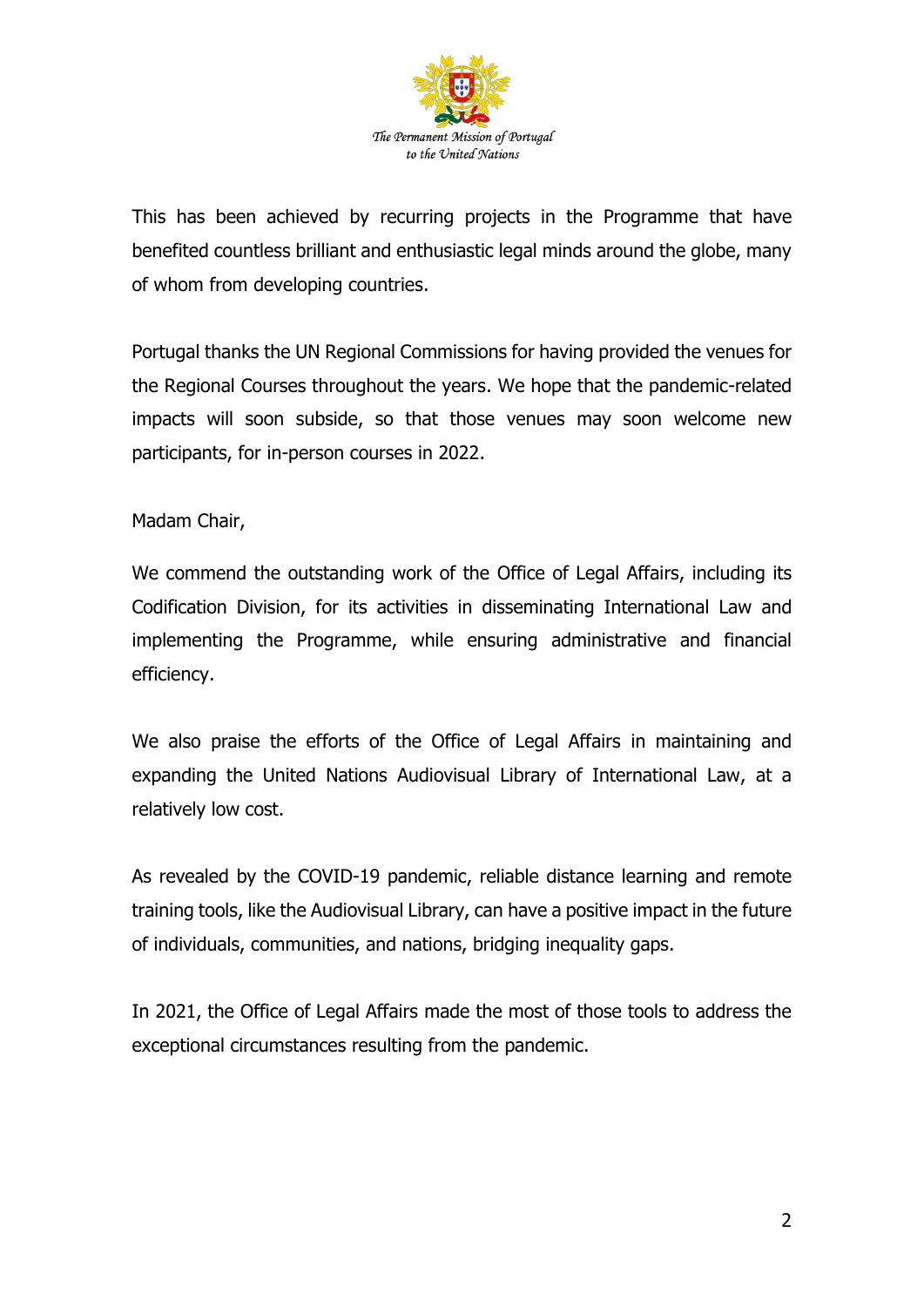

Madam Chair,

The Audiovisual Library is a most useful tool for the study and dissemination of International Law at the global scale, having progressively strived for digital inclusion. Indeed, the content available in the Audiovisual Library – from the Historic Archives to the Lecture Series, the Mini-Series and the Research Library – covers all relevant areas of International Law and aims to be linguistically and geographically inclusive.

Portugal renews its call for the Audiovisual Library to also expand its inclusivity by having contents in languages that, albeit not official languages of the UN, have demographic and cross-regional significance. This could include, but not be limited to, Portuguese, as one of the most spoken languages in the world and the single most widely spoken language in the Southern Hemisphere.

Implementing this idea would have to rely on the active contribution of interested Member States, in coordination with the Office of Legal Affairs, and without any added costs to the United Nations.

## Madam Chair,

As happens with so many other UN initiatives, the Programme often struggles with funding. We welcome the fact that the Programme has once again been included in the regular budget of the United Nations, while at the tame acknowledging that this funding alone cannot cover all the Programme's financial needs.

Voluntary contributions, such as the ones that Portugal and other countries have been making throughout the years, offer added support to the Programme.